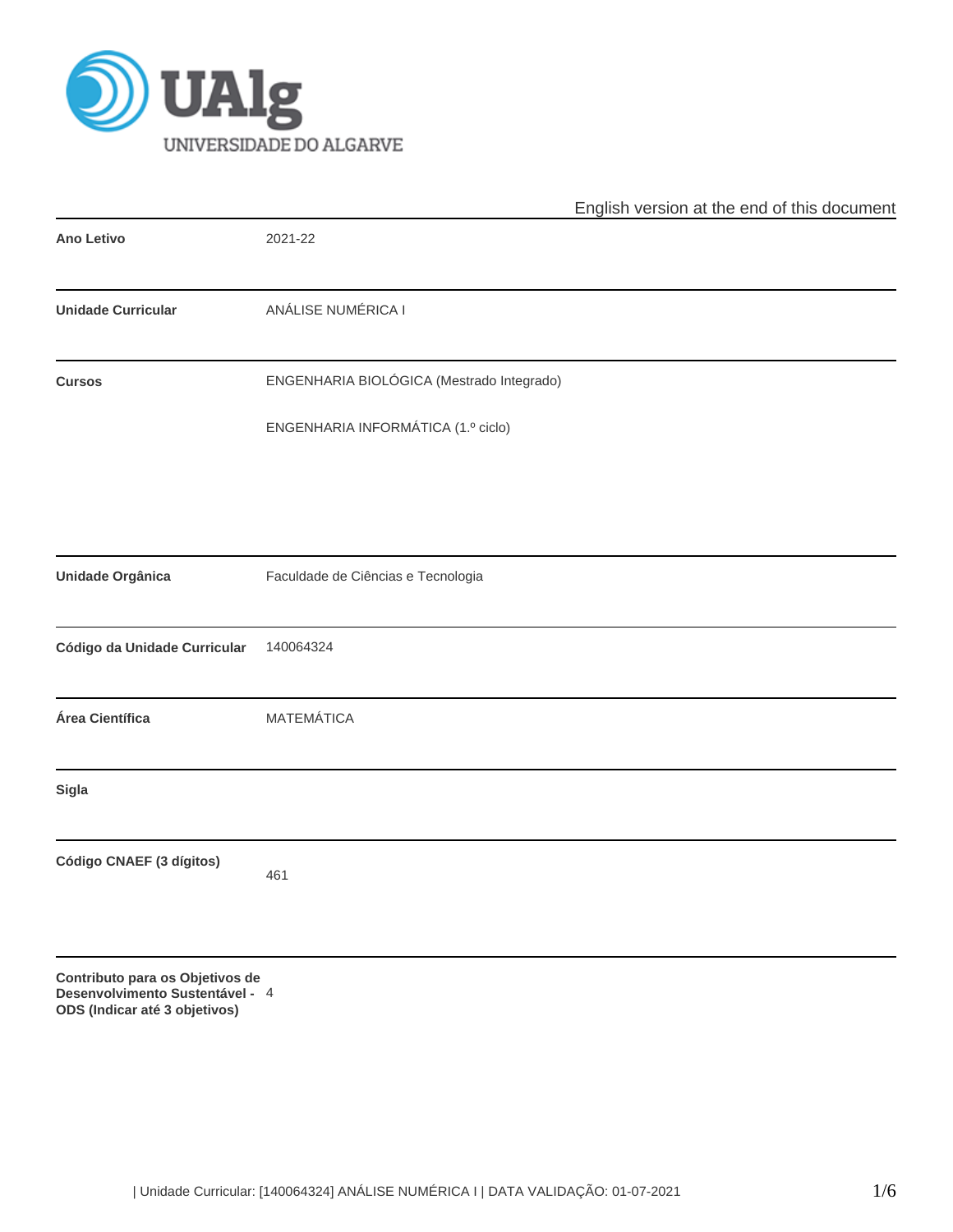

**Línguas de Aprendizagem**

Português-PT

**Modalidade de ensino**

Presencial

**Docente Responsável** Rafael Brigham Neves Ferreira Santos

| I DOCENTE                              | <b>TIPO DE AULA</b> | <b>TURMAS</b>     | <b>TOTAL HORAS DE CONTACTO (*)</b> |  |  |
|----------------------------------------|---------------------|-------------------|------------------------------------|--|--|
| l Rafael Brigham Neves Ferreira Santos | סד יד               | T1: TP1: TP2: TP3 | 28T: 84TP                          |  |  |

\* Para turmas lecionadas conjuntamente, apenas é contabilizada a carga horária de uma delas.

| <b>ANO</b> | <b>PERIODO DE FUNCIONAMENTO*</b> | <b>HORAS DE CONTACTO</b> | <b>HORAS TOTAIS DE TRABALHO</b> | <b>ECTS</b> |
|------------|----------------------------------|--------------------------|---------------------------------|-------------|
| റ0         | ا ب                              | 28T: 28TP                | 156                             |             |

\* A-Anual;S-Semestral;Q-Quadrimestral;T-Trimestral

## **Precedências**

Sem precedências

# **Conhecimentos Prévios recomendados**

É recomendável que o aluno possua bons conhecimentos de Análise Matemática, Álgebra Linear e Métodos de Programação.

# **Objetivos de aprendizagem (conhecimentos, aptidões e competências)**

Com a aprovação na disciplina, para além da apreensão dos fundamentos de Análise Numérica, o aluno deverá ser capaz de identificar questões importantes relativas aos tópicos estudados, em particular sobre estabilidade e condicionamento. Deverá também ser capaz de fazer uma escolha crítica de entre os algoritmos disponíveis para a resolução numérica de um dado problema.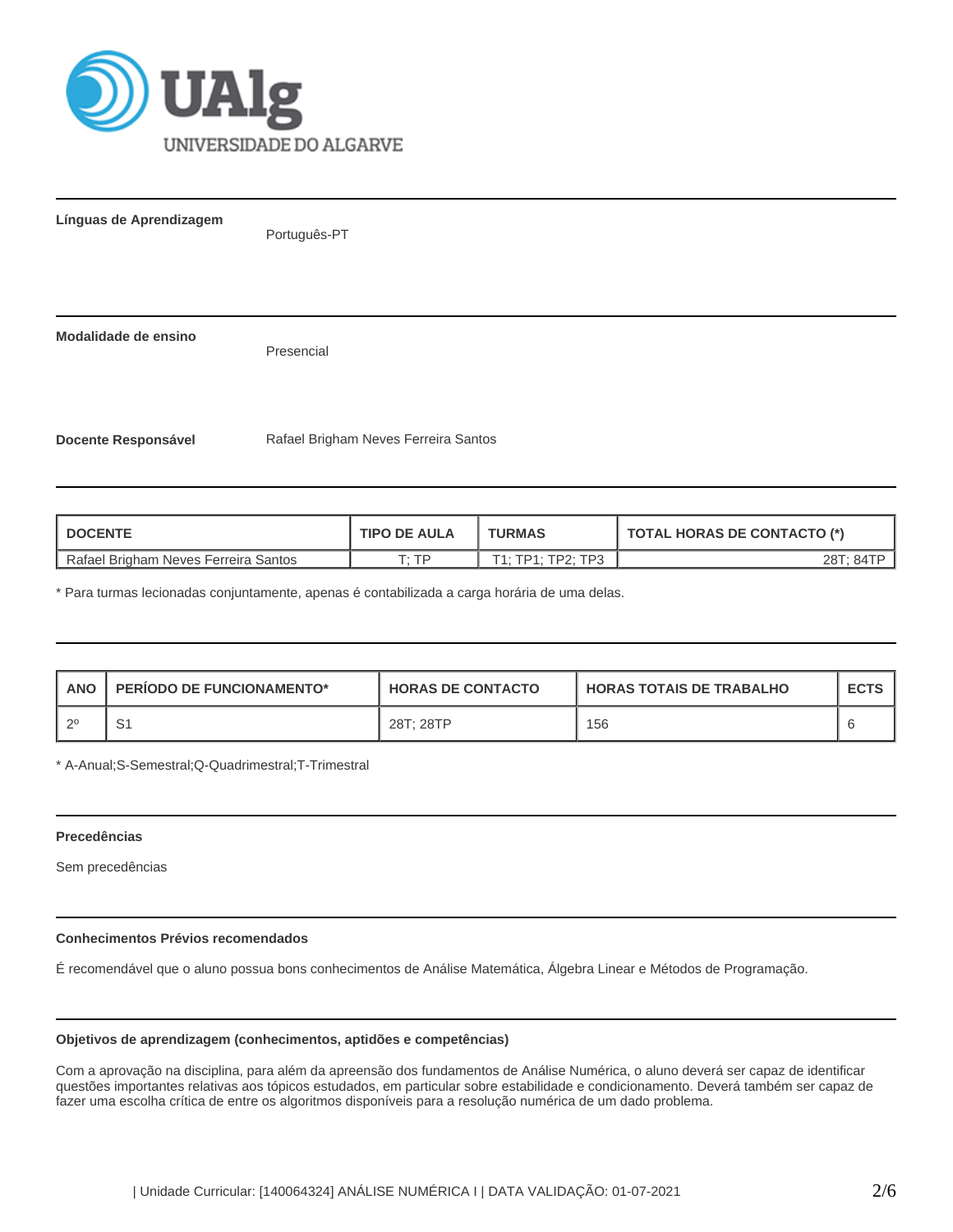

#### **Conteúdos programáticos**

- 1. Precisão finita
- 2. Equações não lineares
- 3. Sistemas de equações lineares: métodos diretos e iterativos
- 4. Sistemas sobredeterminados: regressão linear
- 5. Interpolação polinomial
- 6. Integração numérica

## **Metodologias de ensino (avaliação incluída)**

Aulas teóricas e teórico-práticas.

Avaliação : Todos os estudantes estão admitidos a exame.

I. Prevê-se um teste escrito durante o semestre. No exame de época Normal, quem tiver obtido E1>=7.5 valores poderá optar por responder:

a) a questões sobre a matéria que não tenha sido sujeita a avaliação no teste; ou

b) a questões sobre toda a matéria leccionada no semestre.

II. O teste referido em I. só será realizado se o puder ser exclusivamente em regime presencial. Caso contrário a avaliação será feita apenas através do exame final.

No caso I.a) são aprovados os que obtiverem EF=(E1+E2)/2>=9.5 valores. Em todos os outros casos, incluindo exames de recurso e especiais, são aprovados os que obtiverem E3>=9.5 valores.

Quem obtiver EF>16 ou E3>16 valores será sujeito a uma prova oral. A classificação final será C=(CM+PO)/2. A não comparência à prova oral implica C=16 valores.

Notações das classificações:E1, teste; E2, exame I.a); E3, exames excepto I.a); PO, prova oral; CM=EF ou E3.

# **Bibliografia principal**

Kendall E. Atkinson, "An Introduction to Numerical Analysis", 2nd edition, John Wiley & Sons, 1989

Heitor Pina, "Métodos Numéricos", McGraw-Hill, 2004

Richard L. Burden and J. Douglas Faires, "Numerical Analysis", 9th edition, Brooks/Cole, 2011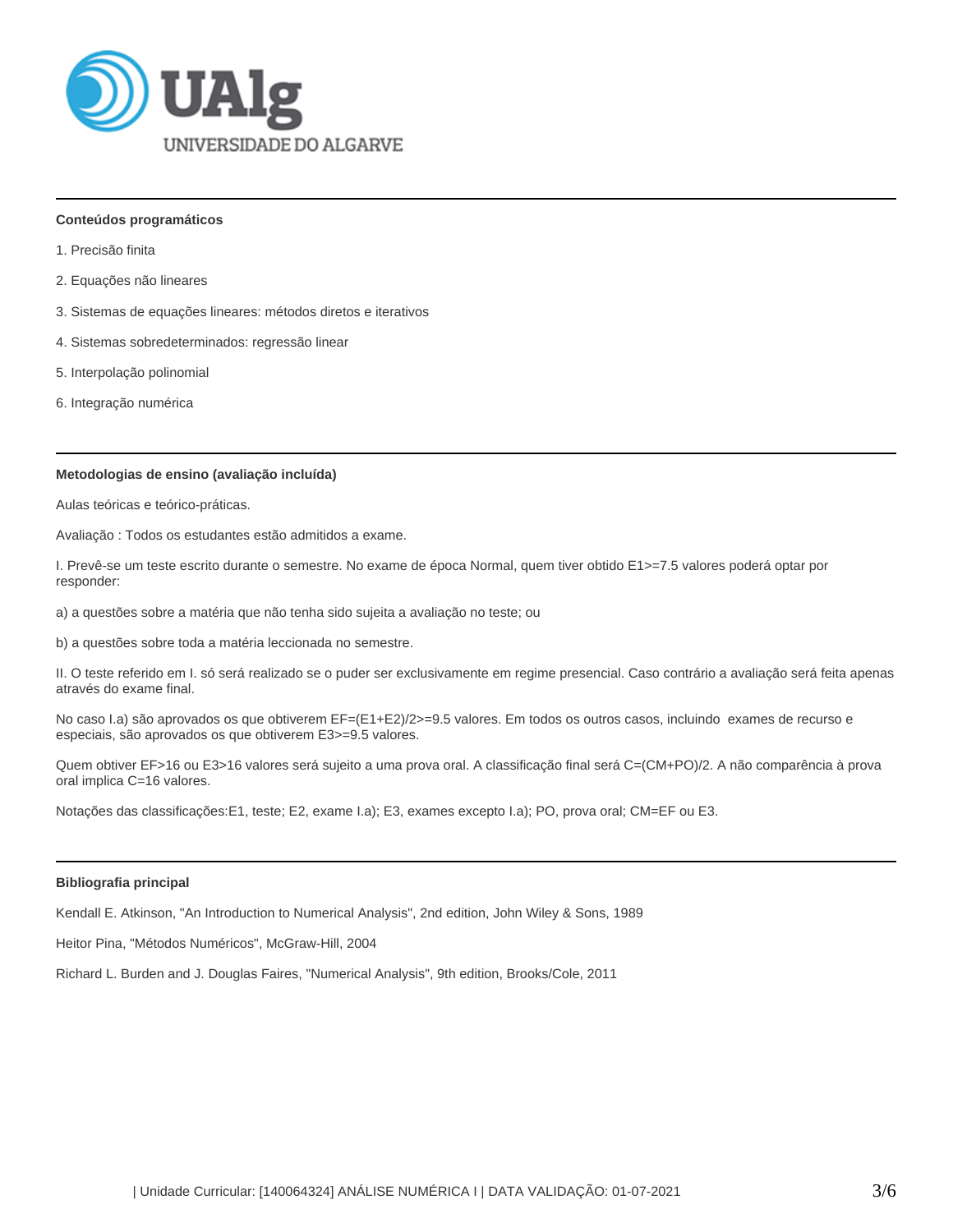

| <b>Academic Year</b>                                                                                   | 2021-22                                                                                   |  |  |  |  |
|--------------------------------------------------------------------------------------------------------|-------------------------------------------------------------------------------------------|--|--|--|--|
| <b>Course unit</b>                                                                                     | NUMERICAL ANALYSIS I                                                                      |  |  |  |  |
| <b>Courses</b>                                                                                         | BIOLOGICAL ENGINEERING (Integrated Masters)<br>INFORMATICS (COMPUTER SCIENCE) (1st Cycle) |  |  |  |  |
| <b>Faculty / School</b>                                                                                | FACULTY OF SCIENCES AND TECHNOLOGY                                                        |  |  |  |  |
| <b>Main Scientific Area</b>                                                                            |                                                                                           |  |  |  |  |
| Acronym                                                                                                |                                                                                           |  |  |  |  |
| <b>CNAEF</b> code (3 digits)                                                                           | 461                                                                                       |  |  |  |  |
| <b>Contribution to Sustainable</b><br><b>Development Goals - SGD</b><br>(Designate up to 3 objectives) | 4                                                                                         |  |  |  |  |
| Language of instruction                                                                                | Portuguese                                                                                |  |  |  |  |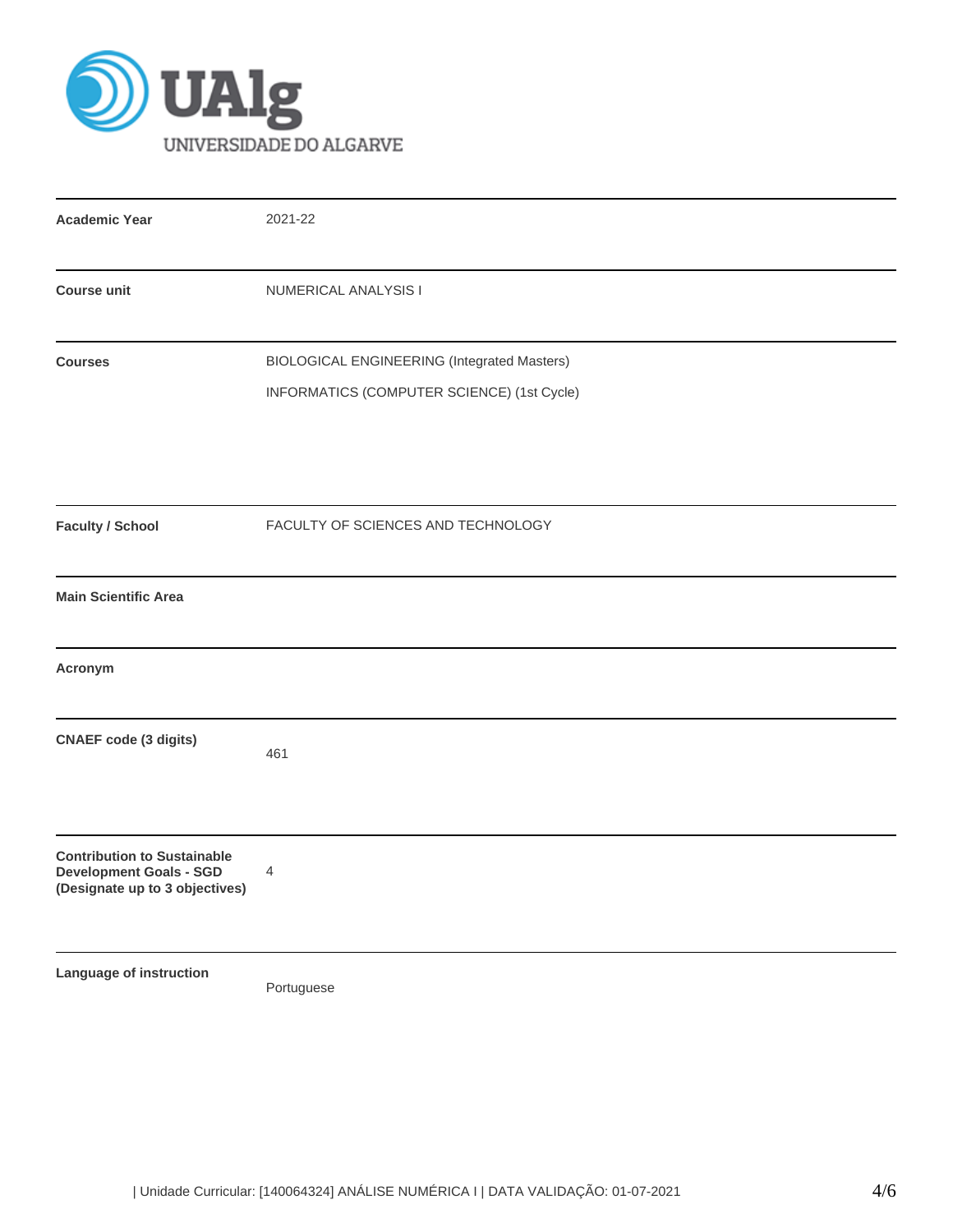

**Teaching/Learning modality**

In class.

**Coordinating teacher** Rafael Brigham Neves Ferreira Santos

| Teaching staff                                                        | Type  | Classes           | Hours $(*)$ |
|-----------------------------------------------------------------------|-------|-------------------|-------------|
| Rafael Brigham Neves Ferreira Santos                                  | סד יד | T1: TP1: TP2: TP3 | 28T: 84TP   |
| * Ear algonan tought jointly it is only accounted the werkload of ane |       |                   |             |

For classes taught jointly, it is only accounted the workload of one.

| <b>Conta</b><br>hours | $\overline{\phantom{a}}$ |                          | ∽. | TC. |    |          |     | Total         |
|-----------------------|--------------------------|--------------------------|----|-----|----|----------|-----|---------------|
|                       | $\Omega$                 | $\overline{\phantom{a}}$ | ШC | llС | ١К | ШC<br>II | IІC | $\sim$<br>156 |

T - Theoretical; TP - Theoretical and practical ; PL - Practical and laboratorial; TC - Field Work; S - Seminar; E - Training; OT - Tutorial; O - Other

# **Pre-requisites**

no pre-requisites

## **Prior knowledge and skills**

It is advisable that a student enrolled in this course have good skills in Mathematical Analysis, Linear Algebra and Programming Methods.

# **The students intended learning outcomes (knowledge, skills and competences)**

This unit should provide students with the basic features of numerical analysis. In particular they should be able to identify problems related to conditioning, stability and accuracy. Moreover, after successful completing this unit, students should be able to critically choose the right algorithm to solve, numerically, a given problem.